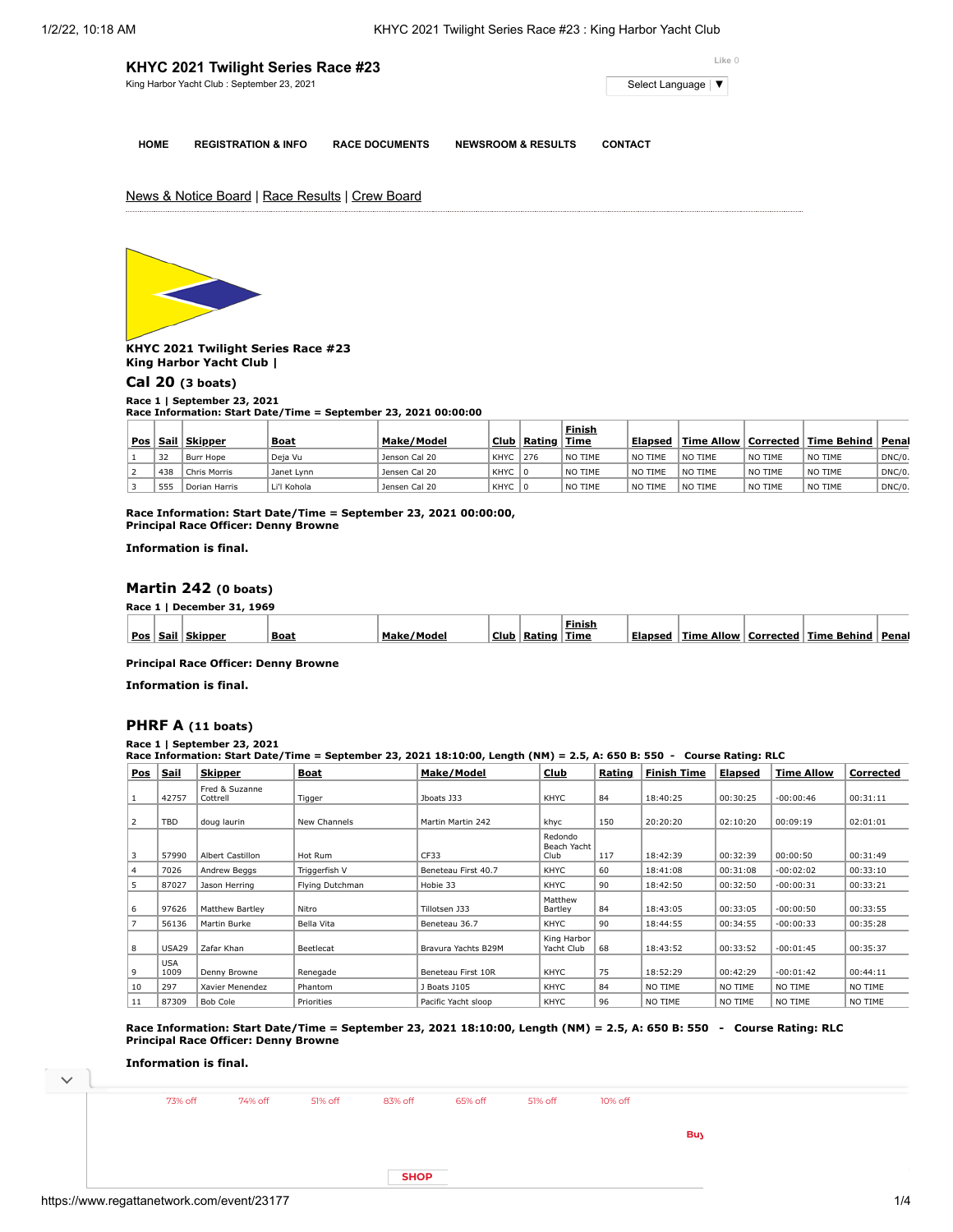| $\cdots$<br>1.1.111 | LUULGUUH     | JUILUOV I IVEI      | 1101111111112 |      | 1.00        | 10.77.70 | UU, JT, TU | $UU \cdot U \subset L \subset L$ | UU, JZ, L | <b>UU.UU.UL</b> |
|---------------------|--------------|---------------------|---------------|------|-------------|----------|------------|----------------------------------|-----------|-----------------|
| 17850               | uther<br>Don | No<br>$M =$<br>wav! | R-cir<br>--   | KHYC | 125<br>- 38 | .10      | 00:<br>10  | 00:01:5                          | . 00:37   | 00:01           |

**Race Information: Start Date/Time = September 23, 2021 18:10:00, Length (NM) = 2.5, A: 650 B: 550 - Course Rating: RLC Principal Race Officer: Denny Browne**

**Information is final.**

# **[V-Fleet](https://www.regattanetwork.com/clubmgmt/applet_race_scores_khyc.php?regatta_id=23177&race_num=1) (2 boats)**

**Race 1 | September 23, 2021 Race Information: Start Date/Time = September 23, 2021 18:05:00, Length (NM) = 3.3, A: 650 B: 550 - Course Rating: RLC**

| <b>Pos</b> | Sail  | <b>Skipper</b>                         | <b>Boat</b> | Make/Model          | Club        | Rating | Finish Time | Elapsed  | <b>Time Allow</b> | Corrected | <b>Time Behind</b> |
|------------|-------|----------------------------------------|-------------|---------------------|-------------|--------|-------------|----------|-------------------|-----------|--------------------|
|            |       | John/Bob<br>27432   Mitchell/Mackenzie | Oliver      | Schock Santana 27   | Khyc        | 201    | 18:47:56    | 00:42:56 | 00:05:46          | 00:37:10  | 00:00:00           |
|            | 56384 | Michael Devine                         | MEIMI 2     | Columbia Challenger | <b>KHYC</b> | 275    | NO TIME     | NO TIME  | NO TIME           | NO TIME   | NO TIME            |

**Race Information: Start Date/Time = September 23, 2021 18:05:00, Length (NM) = 3.3, A: 650 B: 550 - Course Rating: RLC Principal Race Officer: Denny Browne**

**Information is final.**

## **[H-Fleet](https://www.regattanetwork.com/clubmgmt/applet_race_scores_khyc.php?regatta_id=23177&race_num=1) (10 boats)**

**Race 1 | September 23, 2021**

**Race Information: Start Date/Time = September 23, 2021 18:05:00, Length (NM) = 3.7 - Course Rating: RLC**

| <b>Pos</b> | <b>Sail</b> | <b>Skipper</b>   | Boat              | Make/Model           | Club                            | Rating | <b>Finish Time</b> | <u>Elapsed</u> | <b>Time Allow</b> | Corrected | Time Be  |
|------------|-------------|------------------|-------------------|----------------------|---------------------------------|--------|--------------------|----------------|-------------------|-----------|----------|
|            | 36039       | Lucien Hall      | Coeur de Lion     | New york NY36        | <b>SHYC</b>                     | 389    | 18:47:10           | 00:42:10       | 00:23:59          | 00:18:11  | 00:00:00 |
| 2          | 00000       | Kent Lowell      | GuacAmore         | Catalina 34          | King<br>Harbor<br>Yacht<br>Club | 443    | 18:51:45           | 00:46:45       | 00:27:19          | 00:19:26  | 00:01:15 |
| 3          | 2201        | John Coye        | SLOOP JOHN B      | J Boats j/24         | Port<br>Royal YC                | 435    | 18:51:38           | 00:46:38       | 00:26:50          | 00:19:48  | 00:01:37 |
| 4          | none        | Michael Leighton | Oasis             | Islander 36          | <b>PRYC</b>                     | 434    | 19:02:20           | 00:57:20       | 00:26:46          | 00:30:34  | 00:12:23 |
| 5          | 1208        | Thomas Jett      | <b>Blue Haven</b> | Catalina Catalina 34 | KHYC                            | 442    | NO TIME            | NO TIME        | NO TIME           | NO TIME   | NO TIME  |
| 6          | 123         | Marc Jacob       | Papillon          | Hunter 30 Hunter 30  | <b>NA</b>                       | 422    | NO TIME            | NO TIME        | NO TIME           | NO TIME   | NO TIME  |
|            | 523         | Jill Alstott     | Arrogante         | Jboat J24            | <b>RBYC</b>                     | 424    | NO TIME            | NO TIME        | NO TIME           | NO TIME   | NO TIME  |
| 8          | 5570        | Kenneth Blight   | Jubilee           | Catalina 30          | <b>KHYC</b>                     | 441    | NO TIME            | NO TIME        | NO TIME           | NO TIME   | NO TIME  |
| 9          | 7668        | Bud Legg         | Fini              | Alerion Express 28   | <b>KHYC</b>                     | 430    | NO TIME            | NO TIME        | NO TIME           | NO TIME   | NO TIME  |
| 10         | 37764       | Rafael Fernandez | Nina              | Hunter 30 Sloop      | King<br>Harbor<br>Yacht<br>Club | 403    | NO TIME            | NO TIME        | NO TIME           | NO TIME   | NO TIME  |

**Race Information: Start Date/Time = September 23, 2021 18:05:00, Length (NM) = 3.7 - Course Rating: RLC Principal Race Officer: Denny Browne**

### **Information is final.**

Registration Problems or Questions? [Visit our Support Desk](http://support.regattanetwork.com/) | [View Our Privacy Policy](https://www.regattanetwork.com/html/privacy.html)<br>[Powered by Regatta Network®](http://www.regattanetwork.com/) | Online Sailing Event Registration and Management Services.<br>© 2022 [Regatta Network](http://www.regattanetwork.com/), Inc. All Rights Reserved



| $\checkmark$ |         |         |         |             |         |         |         |     |
|--------------|---------|---------|---------|-------------|---------|---------|---------|-----|
|              | 73% off | 74% off | 51% off | 83% off     | 65% off | 51% off | 10% off |     |
|              |         |         |         |             |         |         |         |     |
|              |         |         |         |             |         |         |         | Buy |
|              |         |         |         |             |         |         |         |     |
|              |         |         |         | <b>SHOP</b> |         |         |         |     |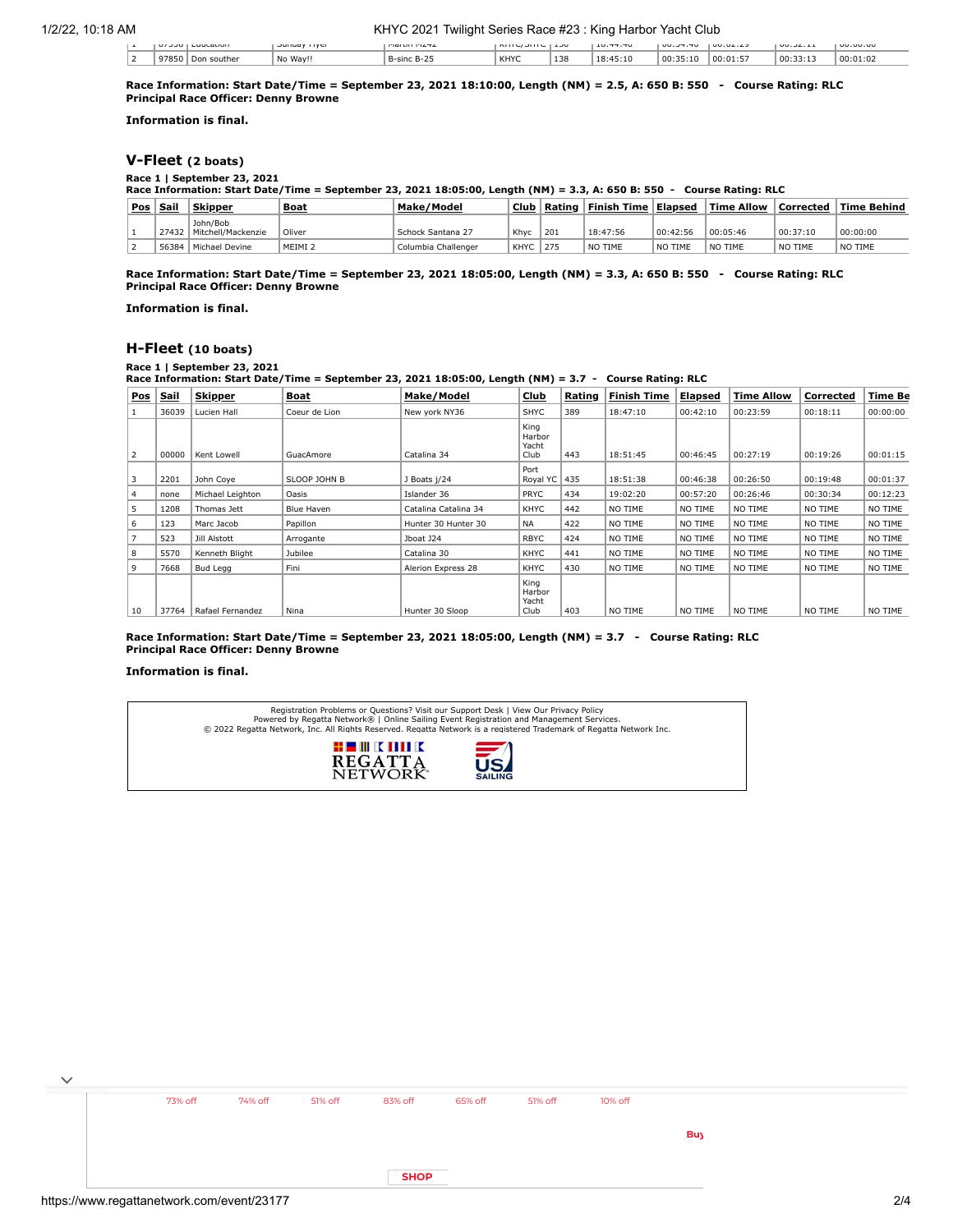| $\checkmark$ |         |         |         |             |         |         |         |            |  |
|--------------|---------|---------|---------|-------------|---------|---------|---------|------------|--|
|              | 73% off | 74% off | 51% off | 83% off     | 65% off | 51% off | 10% off |            |  |
|              |         |         |         |             |         |         |         | <b>Buy</b> |  |
|              |         |         |         |             |         |         |         |            |  |
|              |         |         |         | <b>SHOP</b> |         |         |         |            |  |